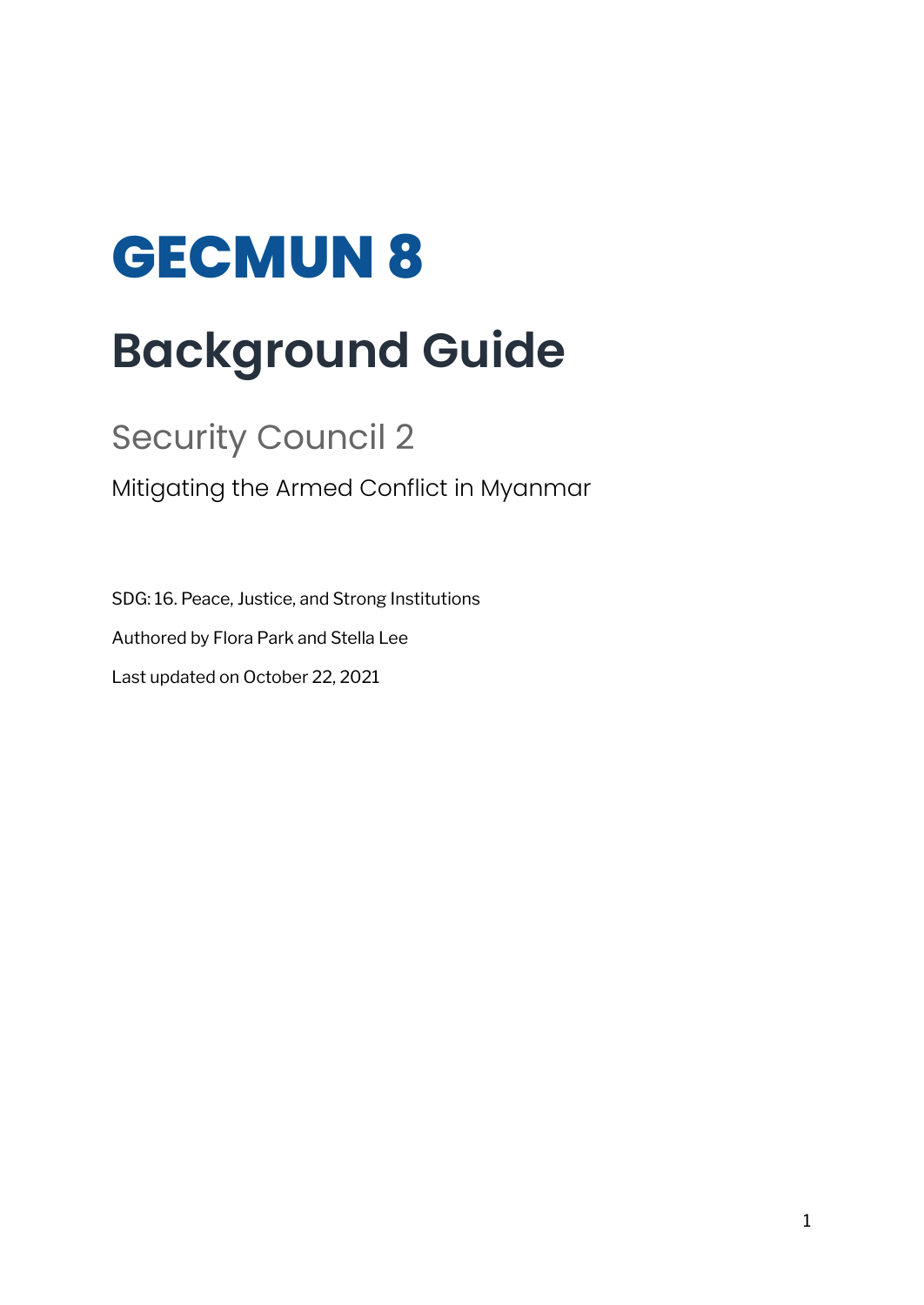# **Committee Introduction**

The United Nations Security Council (UNSC) is the leading force for resolving any existing acts of aggression in the world. UNSC holds the primary responsibility for maintaining international peace and security, as well as developing friendly relationships among nations, cooperating in solving international problems and in promoting respect for human rights, and being a center for harmonizing the actions of nations.

The Security Council calls upon the parties to a dispute to settle it by peaceful means and recommends methods of adjustment. In some cases, the Security Council can impose sanctions or even authorize the use of force to maintain or restore international peace and security. Based on these missions, the Security Council has the responsibility to ensure the protection of every other members' rights. It has 15 Members, and each Member has one vote.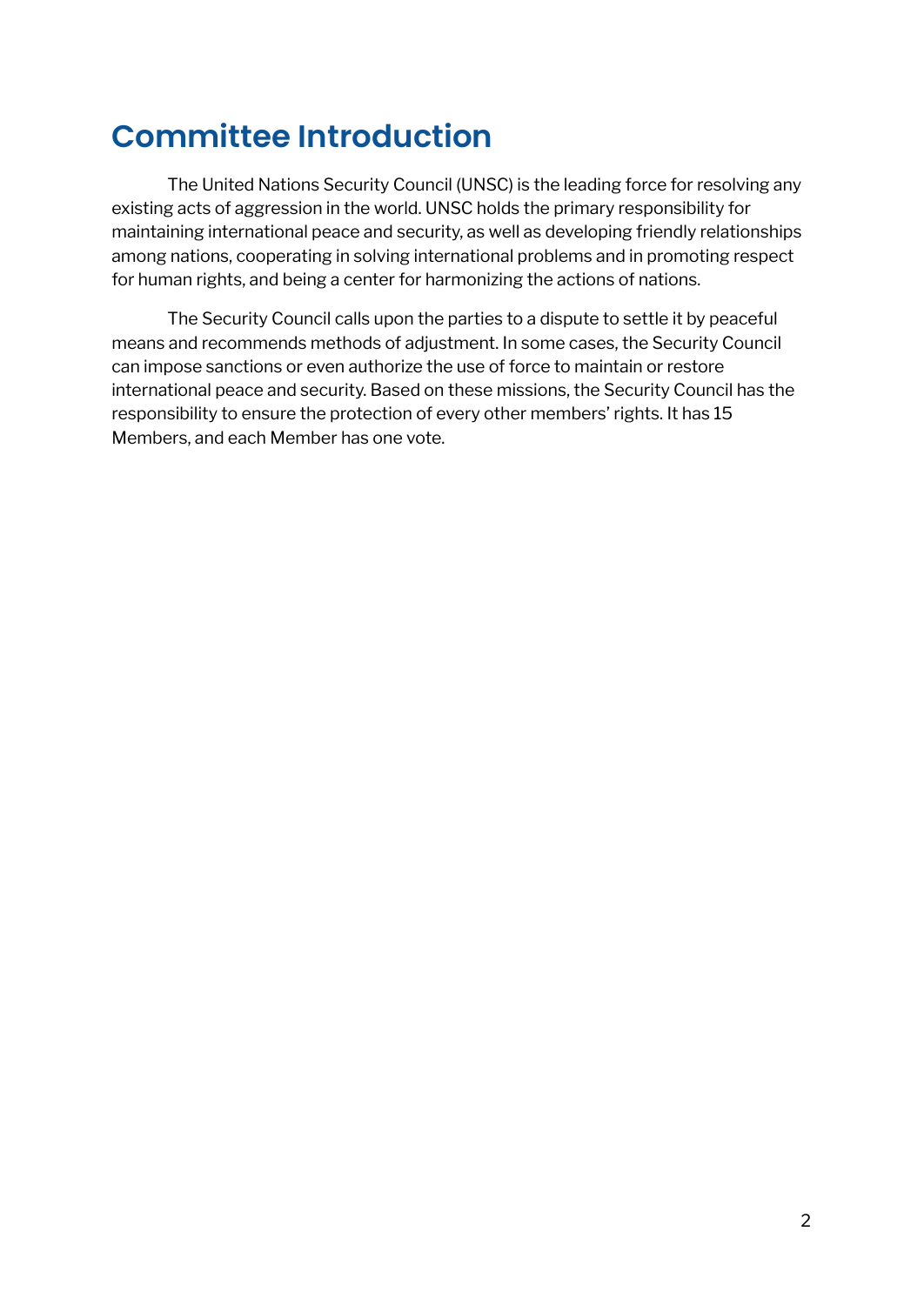# **Agenda Introduction**

Myanmar gained independence from Britain in 1948. It was then ruled by the armed forces from 1962 until 2011 when a new government began to return to civilian rule.

However, on February 1st 2021, the military in Myanmar staged a coup, putting Aung San Suu Kyi, national adviser, and other high-ranking government officials in detain – declaring a year-long state of emergency. The military declared that it was a response to the electoral irregularities, and that all the national authority was transferred to Min Aung Hlaing, the Burmese army general. After the victory in the 2015 election, Myanmar is in a vulnerable position to return to a military dictatorship after 53 years of a democratic government.

Since the military seized power, their increasingly violent responses and the large-scale protests have become a huge crisis in Myanmar. The demonstration to free Aung San Suu Kyi started from the 6th of February, from all parts of Myanmar. On February 7th, there was a largest-scale protest in Yangon with more than 100,000 citizens participating. However, the demonstration and the suppression is bringing tremendous consequences and violence: police gunning down more than 200 peaceful protesters, arresting nearly 2,200 people, and beating and torturing are being reported with increasing regularity. There are frequent bombings in local villages since then, which creates a very unstabilized state for the country. Therefore, it seems as if a quick, but solid address and resolutions to bring down these armed conflicts should be made to mitigate the crisis.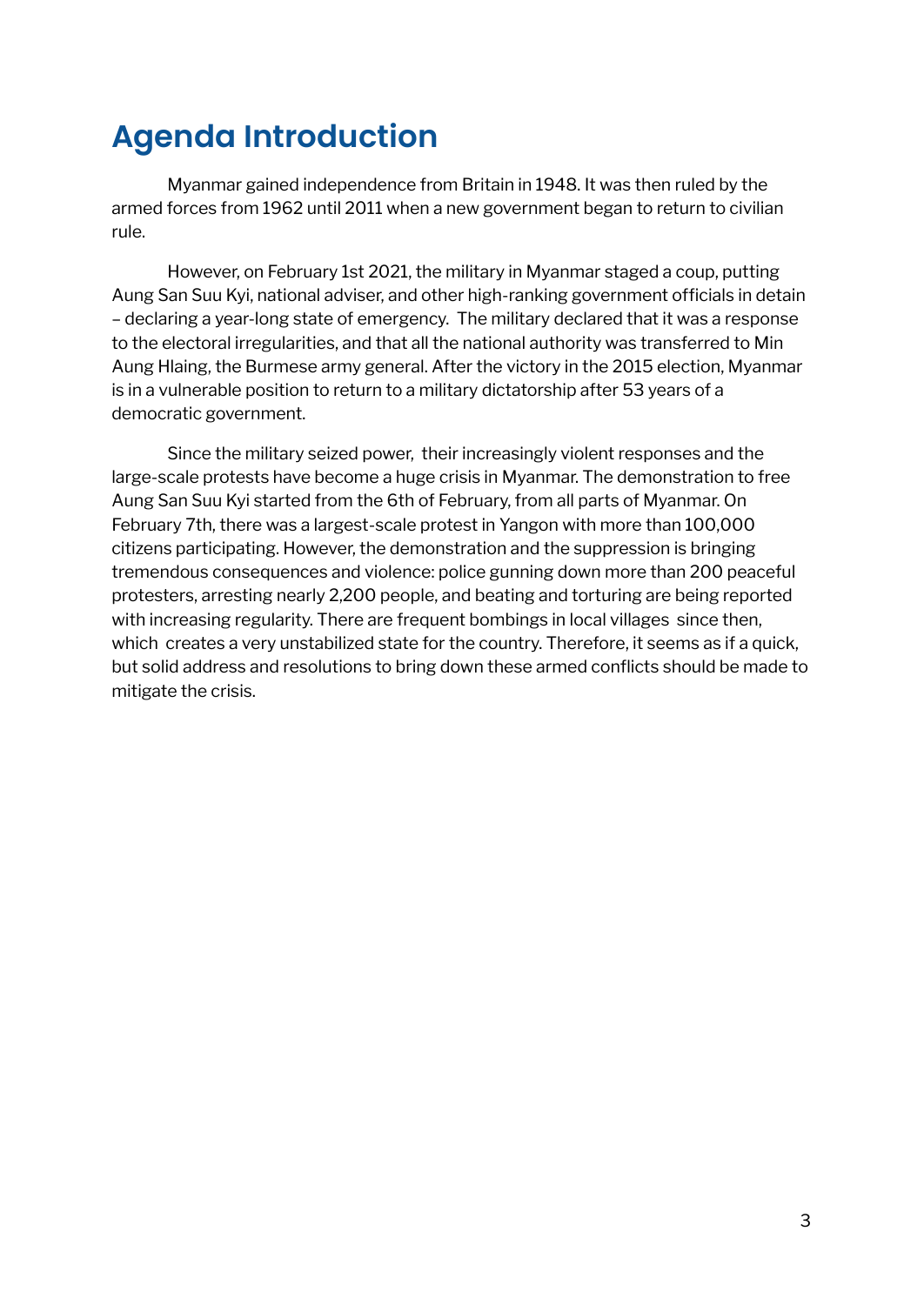# **Letter from the Chairs**

### Welcome delegates,

We are Flora Park from North London Collegiate School Jeju and Stella Lee from Korea International School Jeju. It is our greatest pleasure to be serving you as chairs for the United Nations Security Council at GECMUN VIII. Throughout the conference, we will be helping you to engage in a fruitful debate regarding pressing international issues with fellow delegates and devise effective resolutions.

In the Security Council, you will be discussing the agenda: mitigating the armed conflict in Myanmar. When researching for the conference we would advise you to make efficient use of various online and offline resources such as, but not limited to, the CIA World Factbook, government statistics, journal articles, and most importantly, this chair report. We highly recommend that all delegates acquire sufficient background knowledge on this topic as strong research will serve you well during the conference, helping you to formulate effective and practical solutions.

If you have any further inquiries about the procedure or topic, please don't hesitate to contact us at any time. We wholeheartedly look forward to meeting you at the conference!

Kind regards,

Flora Park ([mjpark22@pupils.nlcsjeju.kr\)](mailto:mjpark22@pupils.nlcsjeju.kr) Stella Lee [\(shlee24@kis.ac\)](mailto:shlee24@kis.ac)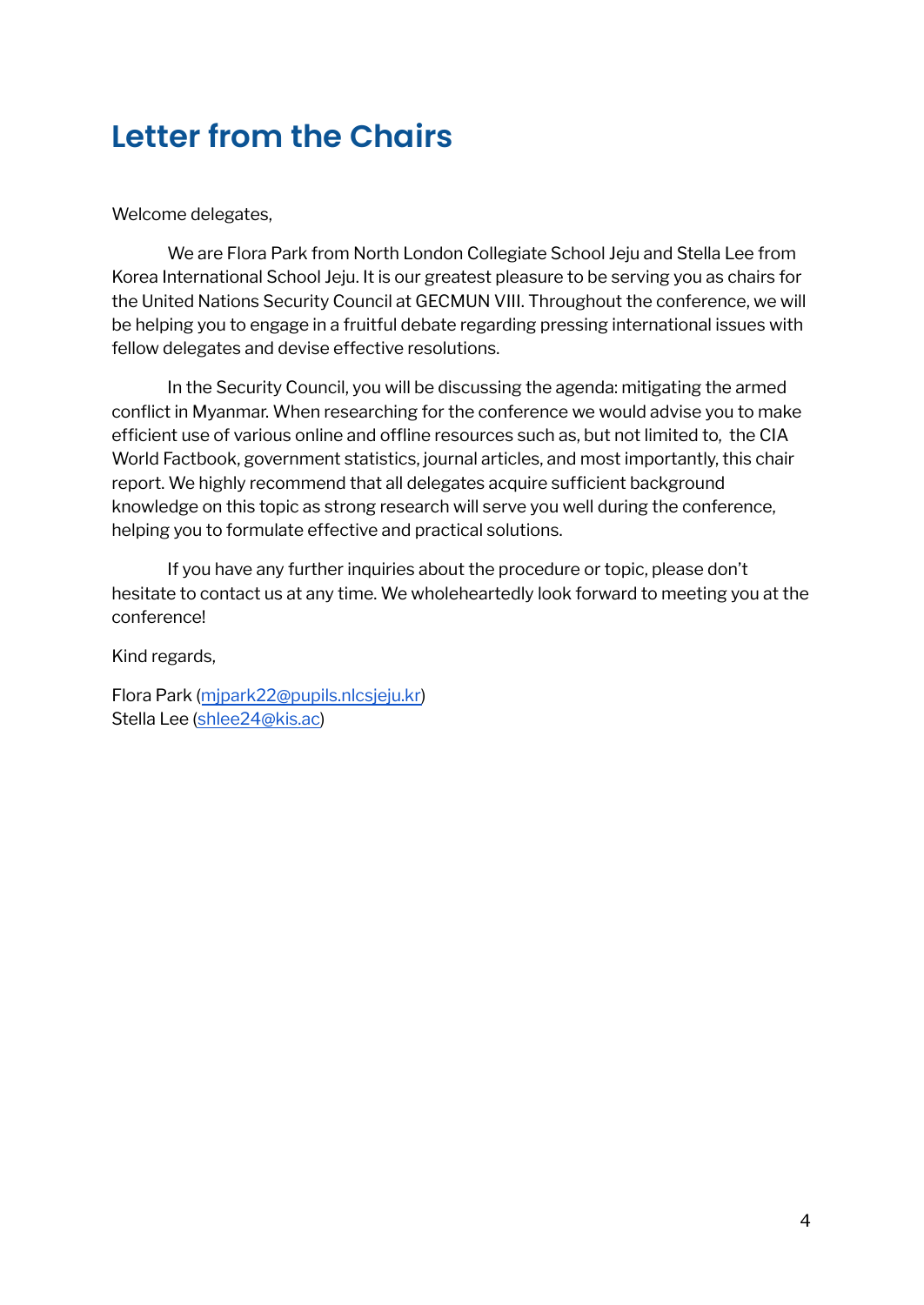# **Key Terms**

### **ABSDF**

all burma students democratic front

### **Aung San**

a Burmese nationalist leader (prime minister) and assassinated hero who was instrumental in securing Burma's independence from Great Britain

### **Burma**

the previous name of Myanmar before 1989

### **Counterinsurgency**

military action taken by a government to prevent attacks by small groups of soldiers or fighters that are opposed to it

### **Coup d'état**

the violent overthrow or alteration of an existing government by a small group

### **CPB**

Communist Party of Burma

### **DKBA**

Democratic Kayin Buddhist Army

### **KNU**

Karen National Union

### **Military junta**

a government led by a committee of military leaders

### **Self determination**

the process by which a group of people, usually possessing a certain degree of national consciousness, form their own state and choose their own government

### **SSA-S**

Shan State Army - South Command

### **UWSA**

United Wa State Army

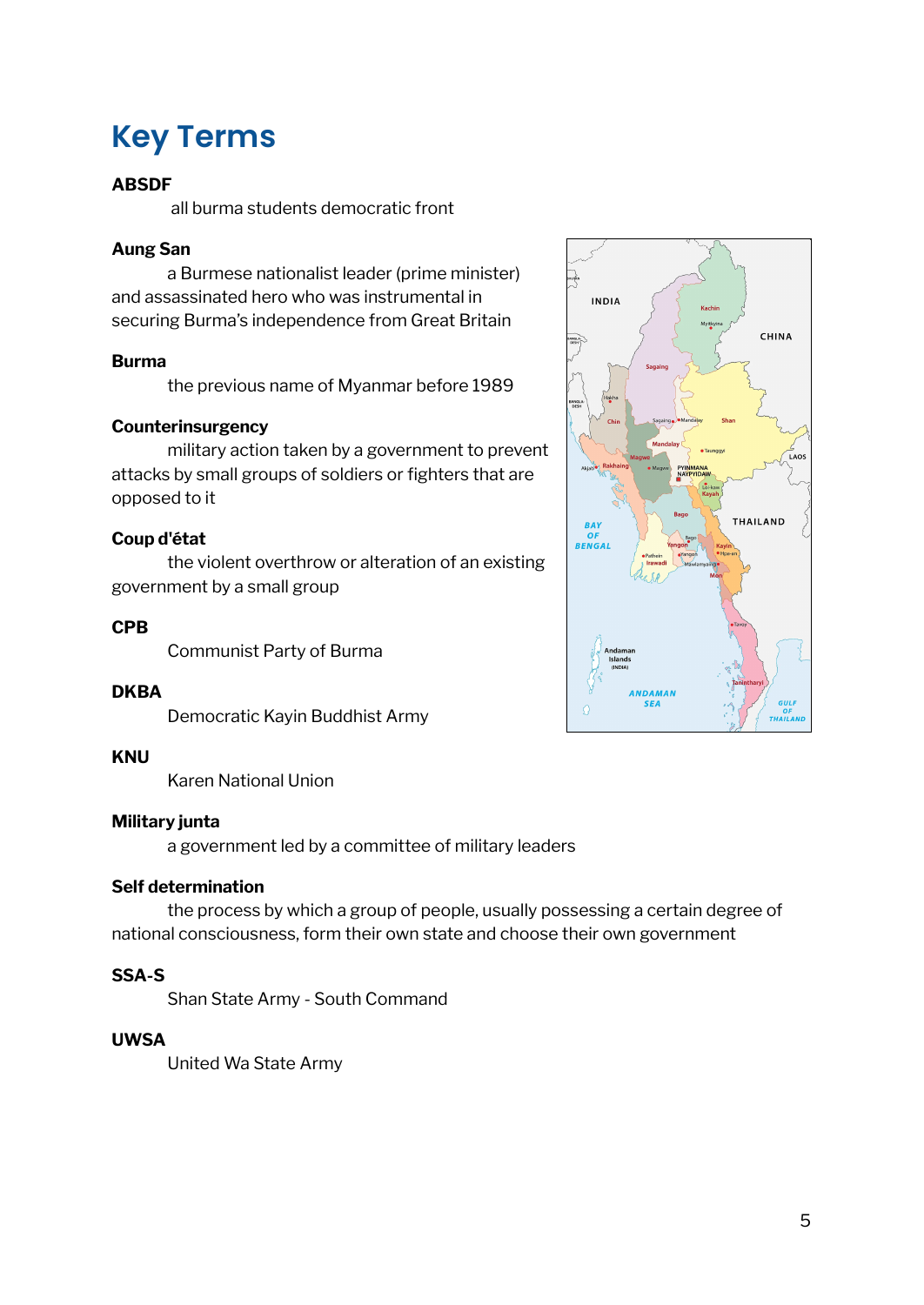# **Historical Background**

The conflict in Myanmar has been the world's longest civil war, lasting over seven decades since 1948 when Myanmar, known as Burma at the time, gained independence from the UK. It has been a conflict for self-determination of the diverse groups of different ethnicities.

### **Before independence**

After WWII, the leftwing groups (e.g. CPB) and armed ethnic groups began to emerge in Shan State, and Aung San, to promote peace, negotiated the Panglong Agreement with their leaders. This agreement guaranteed the right to political representation and self determination; it also gave Chin, Kachin and Shan people the option to separate from the central government of Myanmar if they were unsatisfied with its runnings. However, this agreement was not honored by the post-independence government after the assasination of Aung San, causing further strains in the relations between the ethnic minorities and the Bamar ethinc majority.

### **Change of government after independence**

| Government structure after independence from Britain in 1948 |                                                                                                                                |  |
|--------------------------------------------------------------|--------------------------------------------------------------------------------------------------------------------------------|--|
| 1948                                                         | Parliamentary democracy<br>(the military still held much influence over the government)                                        |  |
| 1962-1988                                                    | Structured as a socialist one-party state                                                                                      |  |
| 1988 - 2011                                                  | Structured as a "temporary" military junta                                                                                     |  |
| 1958-1960<br>&<br>1962-2011                                  | Although the official type of government varied during these periods,<br>the country was under direct military rule in reality |  |
| 2011 March                                                   | becomes formally civilian-led but the military still has influence on its<br>leadership                                        |  |

### **Conflicts after independence:**

| 1948 - 1988 | • Muslim minority and communist factions (also known as<br>rohingyas) had already launched rebellions by when Burma<br>gained its independence in 1948<br>○ Continued until 1988 after the CPB had dissolved<br>• Most protracted conflict is the Karen struggle but there has<br>also been long lasting active revolts in the Mon, Kachin,<br>Larenni, and Shan-dominated regions |
|-------------|------------------------------------------------------------------------------------------------------------------------------------------------------------------------------------------------------------------------------------------------------------------------------------------------------------------------------------------------------------------------------------|
|-------------|------------------------------------------------------------------------------------------------------------------------------------------------------------------------------------------------------------------------------------------------------------------------------------------------------------------------------------------------------------------------------------|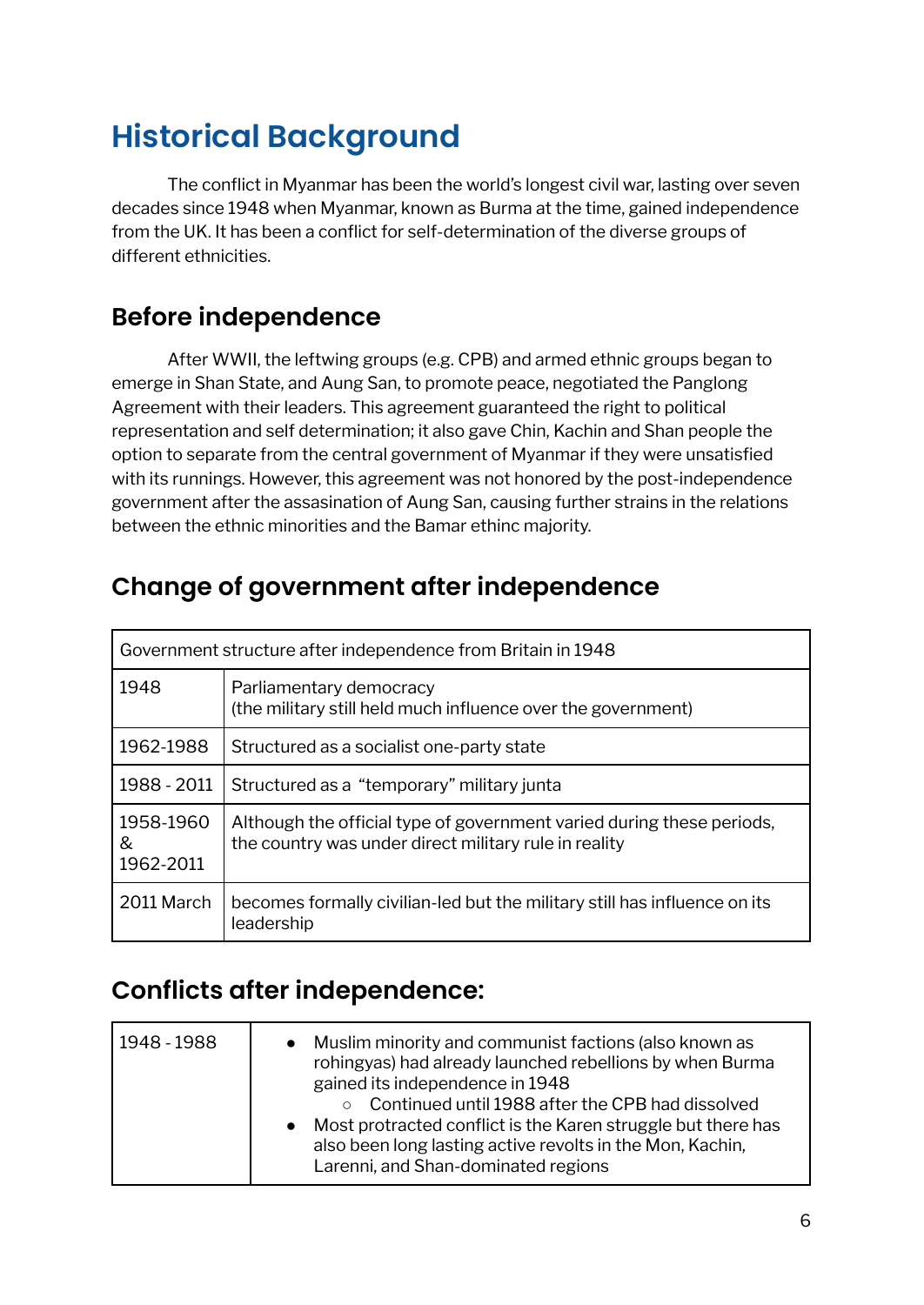|                      | Short term conflicts have occured over ther Lahu, Wa and<br>Kokang rights (still ongoing as there has not been a long term<br>solution for this issue)                                                                                                                                                                        |
|----------------------|-------------------------------------------------------------------------------------------------------------------------------------------------------------------------------------------------------------------------------------------------------------------------------------------------------------------------------|
| 1969                 | Conflict against China (about their common border)<br>Internally:<br>Several intrastate conflicts<br>$\circ$<br>One-sided violence against civilians by the<br>$\circ$<br>government                                                                                                                                          |
| 1988                 | Student-led democracy demonstration                                                                                                                                                                                                                                                                                           |
| 1989 - 1995          | Several ceasefire agreements have been signed<br>Between the military government and the<br>$\circ$<br>representative of various ethnic minority parties<br>This generally allowed the ethnic minority parties to<br>$\circ$<br>keep arms and in control of their own territories                                             |
| 1990 - 1992<br>&1994 | The ABSDF was formed, and it contested the government<br>with the use of force                                                                                                                                                                                                                                                |
| 2005-2006            | Myanmar was a secondary warring party in the conflict in<br>Nagaland, India<br>Helped the government attack rebel bases in the<br>$\circ$<br>border areas                                                                                                                                                                     |
| 2009 - 2010          | Border Guard Force Program was incorporated by the<br>government<br>Some parties accepted, but others rejected the<br>$\circ$<br>program, resuming the armed struggle                                                                                                                                                         |
| 2013                 | Continuing conflict in Kachin and northern Shan states                                                                                                                                                                                                                                                                        |
| 2014                 | The Nationwide Ceasefire Agreement (NCA) was drafted in<br>2014 after the Law Khee Ler Ethnic Conference in January<br>and the Laiza Ethnic Conference in July                                                                                                                                                                |
| 2015                 | The NCA was signed in October 2015, marking the end of<br>$\bullet$<br>Myanmar's civil war in official terms<br>The National League for Democracy becomes elected during<br>the 2015 elections<br>However, the military still held its influence, being able<br>$\circ$<br>to appoint $\frac{1}{4}$ of all parliament members |

Because the government had negotiated a truce towards the different rebel parties, it often created a situation where the armed groups were conflicted against the parties that rejected the agreement. These situations are exemplified in the non-state conflicts such as between DKBA against KNU and SSA-S against UWSA.

Throughout the history of Myanmar, its government has violated an array of human rights and has employed one-sided violence as part of its counterinsurgency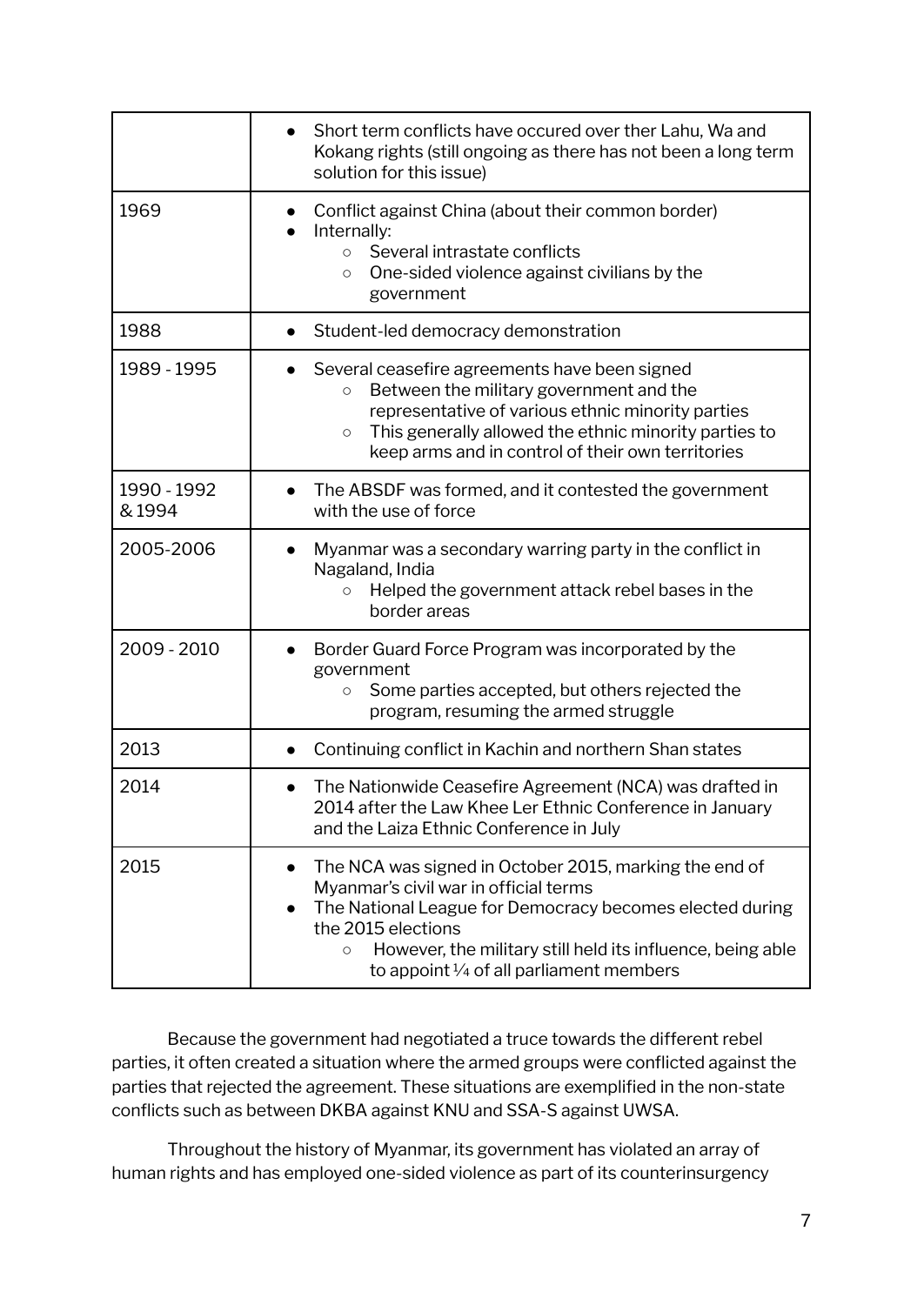movement. Moreover, one-sided violence was also used against political opposition activists and to suppress protests.

In sum, the Union of Myanmar, formerly known as Burma, has undergone inter-state, intra-state, non-state, and one sided categories of UCDP organised violence since its independence from Britain in 1946. The armed conflicts in Myanmar still continue in 2021 as civilians cry out against military power and for democracy.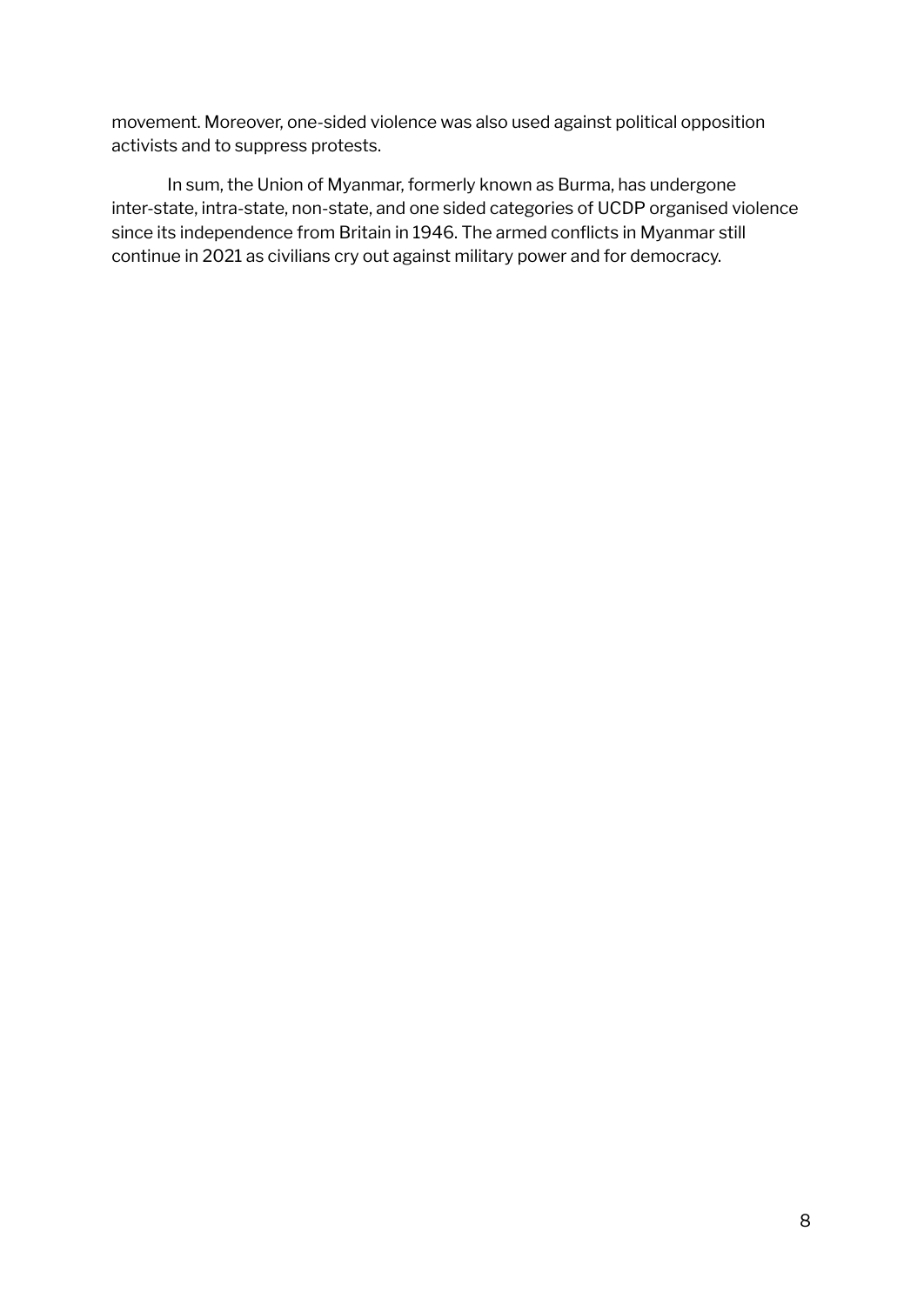### **Current State of Affairs**

Since its independence from the United Kingdom in 1948, Myanmar has experienced multiple phases of civil wars and democratic reform attempts throughout the latter half of the 20th century. Unfortunately, the current state of this country in Southeast Asia still remains turbulent and undisciplined, as showcased by the most recent military control that is destroying the government, economy, and people. Unjustly violent towards civilians, it has been and still is trampling on human life and civil rights on multiple dimensions.

Burma has remained politically unstable throughout its history, since the army, or the Tatmadaw, gained power with the 1962 coup led by Ne Win. This led to an era of military control, economic decline, and civil unrest, during which a political activist, Aung San Suu Kyi, rose to fame during 8888 Uprising on August 8, 1988, through her avocation for democracy and denunciation for military junta. The Tatmadaw dominated the country until 1990, when it seemingly loosened its grasp on the country by allowing free elections to take place. When Aung San Suu Kyi's party, National League for Democracy (NLD), won in a landslide victory, however, the Tatmadaw rejected the transfer of leadership through the house arrest of Suu Kyi and continued to withhold political power for the next two decades.

Since then, the Constitution of the Republic of the Union of Myanmar has been written in 2008 and applied around 2011. The Tatmadaw still possessed much power through these laws by having the right to appoint a quarter of parliamentary seats, but this event marked another attempt for tentative democracy in Burma.

Similar to the 1990 election, Aung San Suu Kyi, now the State Counsellor, and her party, National League for Democracy (NLD), won the parliamentary election in a major landslide on November 8th, 2020, by gaining 396 out of 476 seats from both houses. On the contrary, the military-affiliated Union Solidarity and Development Party (USDP) won a total of 33 seats, facing defeat by a greater margin than the 2015 election. The Tatmadaw responded to this demeaning result by making claims about millions of voting irregularities and calling for reelection. When Myanmar's Union Election Commission (UEC) rejected their arguments to forfeit the election due to a lack of evidence, the Burmese military again argued that the results were a fraud and threatened "to take action." The results stayed, and the NLD party confirmed Aung San Suu Kyi's continuation to serve as the State Counsellor in January of 2021 while the new parliament prepared to be sworn into office in February.

As an aftermath of such unacceptable change to the government, the Burmese military launched a widely feared coup d'état on the morning of February 1, 2021, before the parliament could convene. NLP party leaders, including Aung San Suu Kyi and spokesman Myo Nyunt, were forcefully detained, and around 400 newly elected parliamentary members were put under house arrest. Aung San Suu Kyi, amongst other leaders, were pressed for criminal charges for the abuse of the Export and Import Law, while President Win Myint was accused of violating the Natural Disaster Management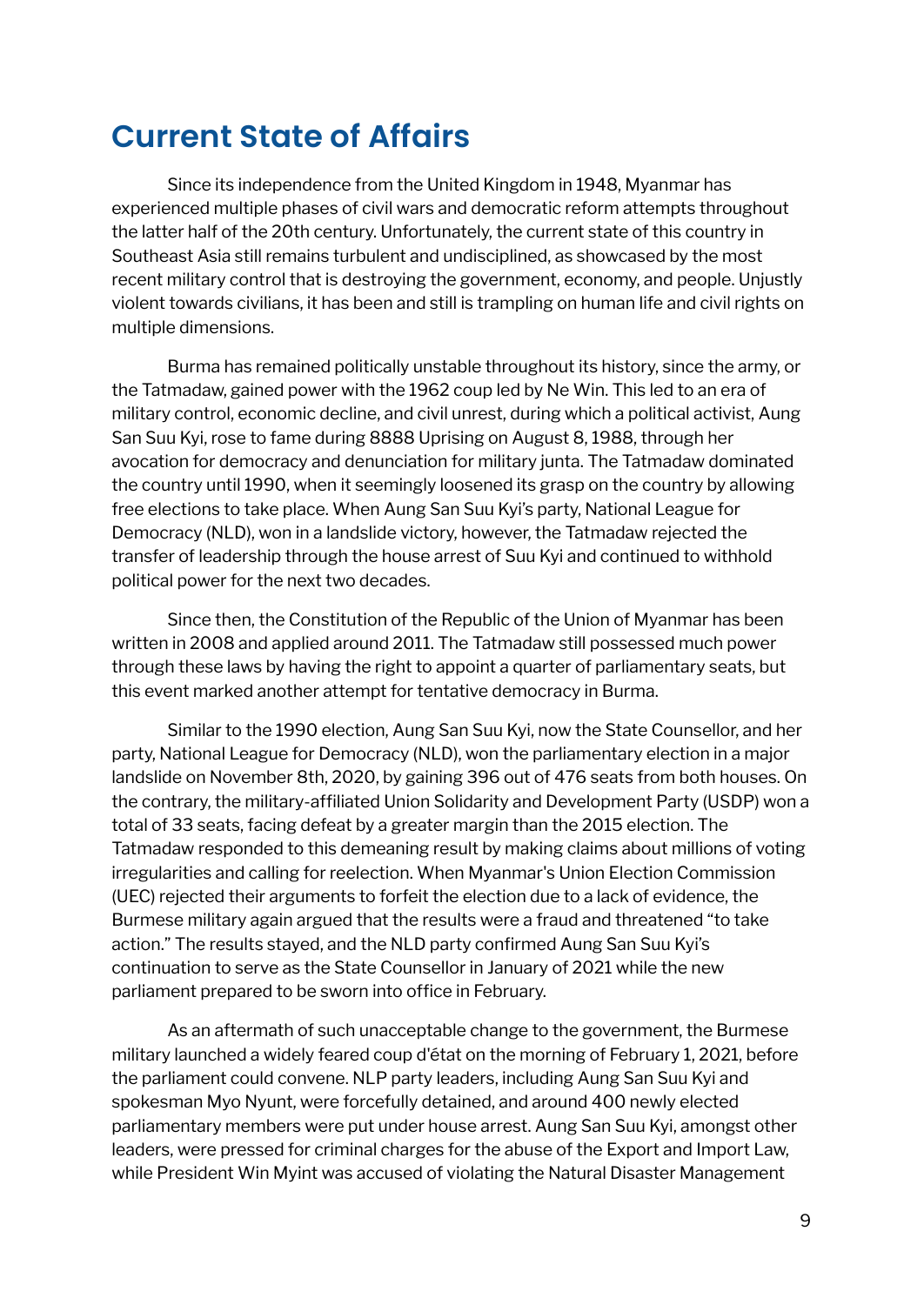Law. These charges officially marked the disposal of the State Counsellor and the President of Myanmar.

Additionally, leaders of the 8888 Uprising of 1988 and Saffron Revolution of 2007 were arrested. Hundreds of lawmakers, officials, activists, and military critics were also taken into detention. Over the next few weeks, the target of these arrests quickly bled into anyone against the Tatmadaw—foreign advisors, government officials, celebrities, former generals, Buddhist monks, ambassadors, and civil rights activists.

To control Myanmar in its entirety, the military immediately disrupted various methods of communication, including landlines, internet, cellular services, and the media. Through military television channel, Myawaddy TV, the Tatmadaw announced a forceful shift in political power: the Tatmadaw had an absolute control of the country for the year, and the new acting president, Myint Swe, signed all legislative, administrative, and judicial authorities to the current Burmese army general, Min Aung Hlaing. They also declared a reelection to be in place, coupled with the vast removal and replacement of government officials.

With the questionable legality but forced acceptance of the coup, the Tatmadaw stationed its soldiers and police across the country and began restricting the civilians. They prohibited gatherings larger than five individuals and restricted curfews from 8 AM to 4 PM in efforts to suppress demonstrations. Subsequently, a wide uproar against the military quickly formed through protests, boycotts, and strikes across Burma, voicing against the coup through the civil disobedience movements. These efforts still continue today through hundreds of arrests, killings, and abuse of citizens and foreigners alike, including women and children.

Although such military actions have been repeatedly criticized by multiple governments and international organizations, including the United Nations, such terrorization and violence of Myanmar continue as the Tatmadaw still seizes control of the country. Like many individual civilians, the NLD party still remains oppressed as the Burmese military remains in political power.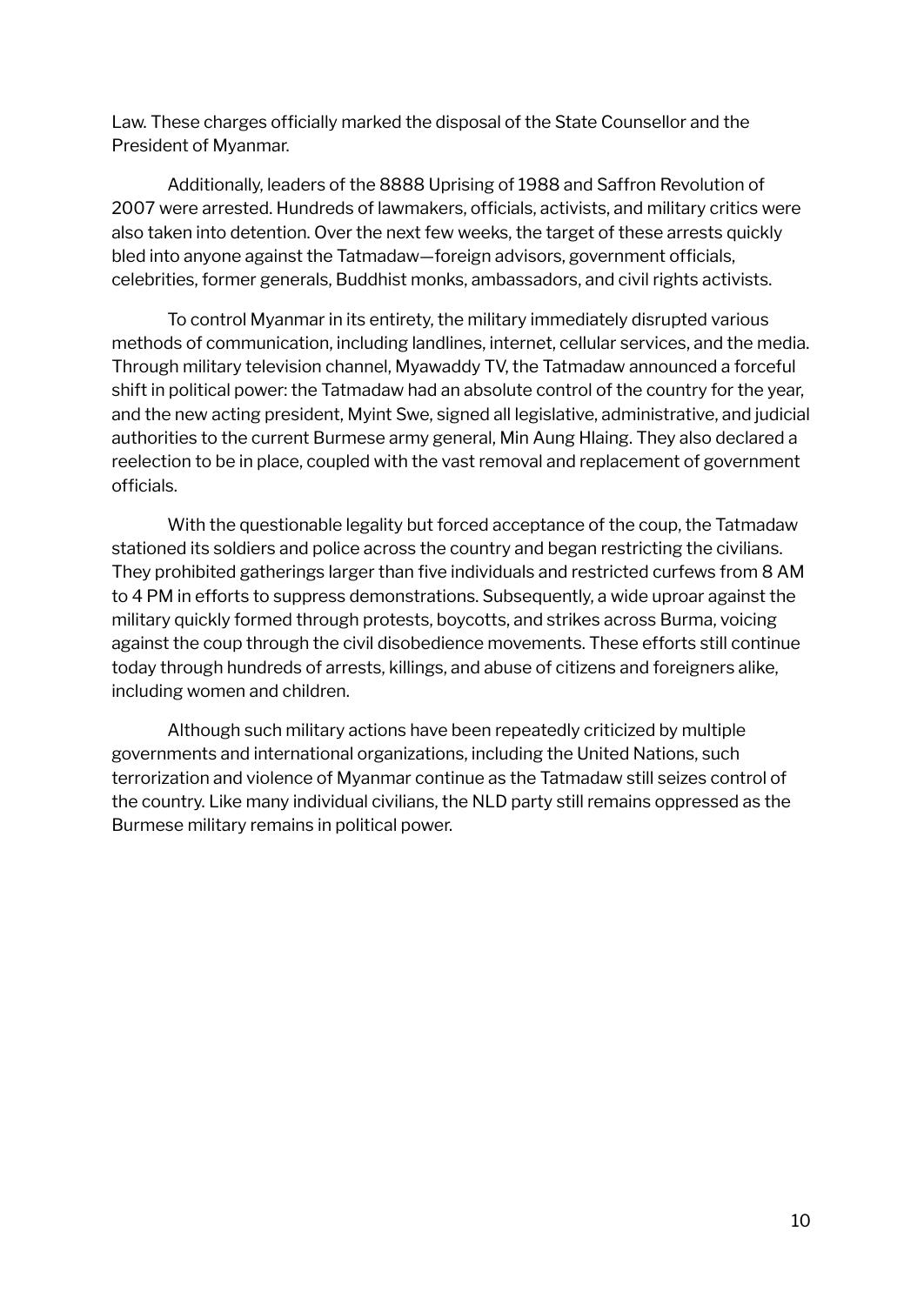### **Stances of Parties**

### **China**

China has maintained an ambiguous position on the military coup in Myanmar. In March, China backed the UNSC statement vaguely condemning the military coup – but abstained from voting on the General Assembly resolution later in June. The latter document consisted of more stringent measures on Myanmar, including an implicit call for an arms embargo. China has been upholding the principle of non-interference since February, stressing that the international community should "respect the sovereignty, political independence, territorial integrity, and national unity when encouraging parties to narrow the differences." Nonetheless, Chinese state media antagonized Burmese civilian resistance, suggesting that their efforts resemble those of Hong Kong demonstrators.

Although unimpressed by the international support for democracy, Beijing appears to prefer Aung San Suu Kyi's Chinese-friendly government to the junta. In March, a lobbyist hired by the Burmese military said Myanmar is willing to distance itself from China and improve relations with the United States. Still, Myanmar heavily relies on Chinese trade and investment, as well as derives most of its weapon supplies from China.

### **Estonia**

The Parliament of Estonia has openly denounced the military's use of lethal force against peaceful demonstrators, arbitrary arrests of journalists, and gender-based violence in Myanmar. Estonian diplomat Sven Jurgenson acknowledged in April that joint statements by the international community have been insufficient while expressing support for a UNSC resolution comprising a comprehensive arms embargo and sanctions. "There needs to be justice for the victims," said Jurgenson, demanding those responsible for violations of international human rights law to be strictly held accountable. Estonia has also highlighted the critical role of regional organizations like ASEAN to carry out diplomatic mediation.

### **France**

Along with Western powers, France has condemned Myanmar's military coup and been calling for the restoration of the democratically elected civilian government. On March 22nd, France imposed economic sanctions against 11 individuals responsible for the coup, including commander-in-chief Min Aung Hlaing. In a virtual UNSC meeting on April 9th, France manifested grave concern regarding the repression of free speech and human rights abuses, particularly against ethnic minorities. "Myanmar security forces responsible for blind violation and repression today are the same ones responsible for atrocities against the Rohingya," emphasized the Deputy Permanent Representative of France to the UN at the meeting. The representative also endorsed the imposition of additional sanctions while ensuring no harm to the most vulnerable population. Meanwhile, French multinational oil company Total – which produces more than half of the junta's gas revenue – announced the suspension of payments to the Myanmar army in the same month.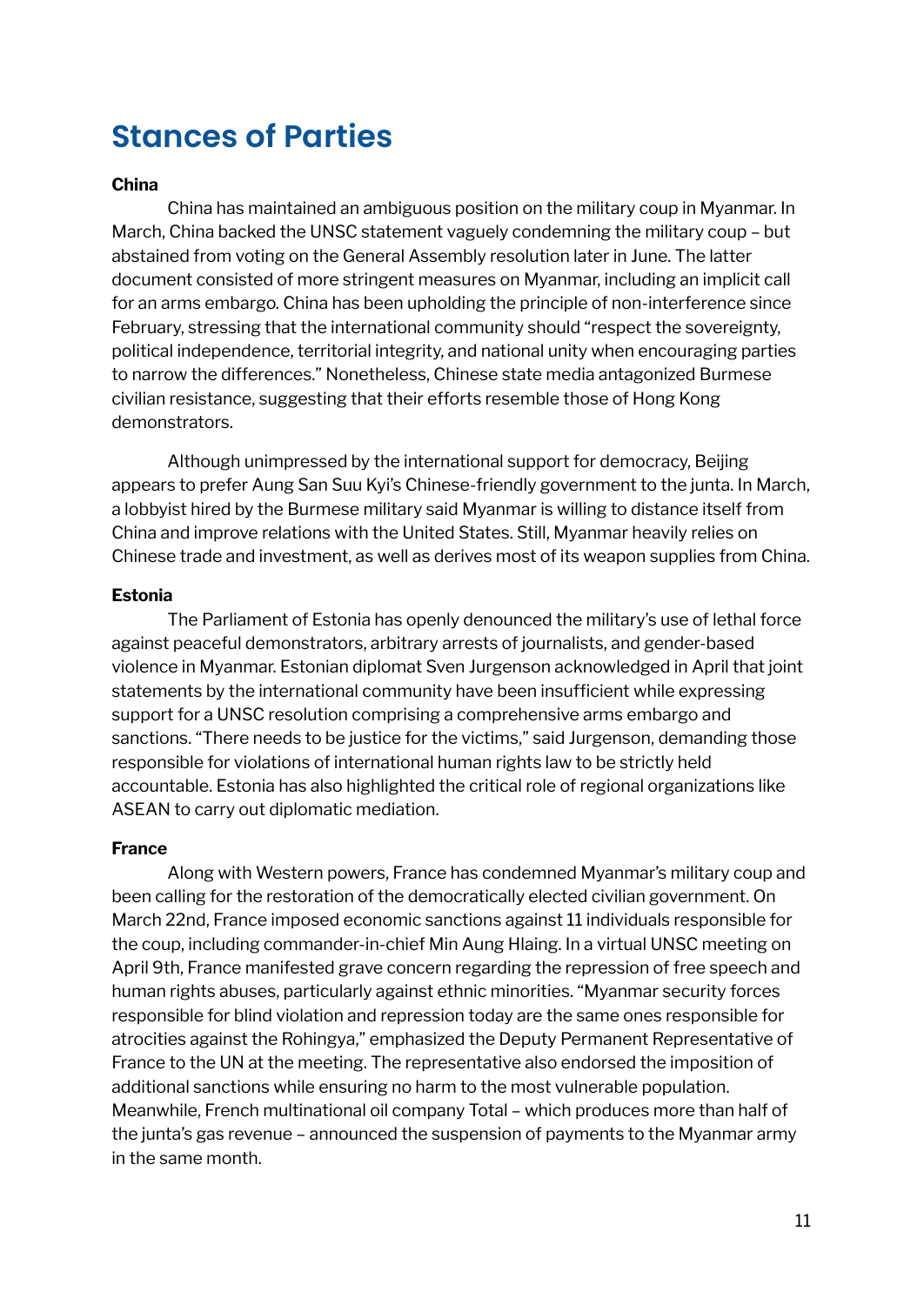#### **India**

The Indian Army and Myanmar's military share a long history of friendship and a 1,600-kilometer-long territorial border, which contributed to India's slight reluctance to apply pressure in response to the coup. In June, India abstained from voting on the UN General Assembly's resolution, stating the resolution was written in a hurry "without adequate consultations with neighbors and regional countries." Still, the Indian Permanent Representative to the UN Nagaraj Naidu condemned the use of violence and called for a democratic transition under the rule of law. Naidu further commended Bangladesh for its humanitarian efforts hosting a million displaced persons from Myanmar and promised to extend the ground support in Bangladeshi refugee camps. Meanwhile, India has been attempting to seal the border with Myanmar to control the influx of displaced persons, many of whom have been tested positive for Covid-19.

#### **Ireland**

In a joint effort with the rest of the EU, Ireland froze financial assistance to government bodies that legitimized the junta and sanctioned specific individuals in the military since February. Ireland has previously encouraged non-EU members of the UNSC to adopt similar targeted sanctions and an arms embargo to increase pressure. During the Arria formula meeting on April 9th, Ambassador of Ireland to the UN Brian Flynn called for the immediate release of arbitrarily detained people and underlined that the situation in Myanmar "cannot be considered an internal matter." In his speech, Flynn drew special attention to thousands of minorities, children, women, health care workers, and internally displaced people who have already been severely affected by the pandemic. He expressed concern that the situation in Myanmar could pose a wider threat to regional security.

#### **Kenya**

The Kenyan government deplored the use of violence against peaceful protestors and supported the restoration of democracy in Myanmar since the beginning of the coup. According to a statement issued by Kenya's Permanent Representative to the UN in February, Nairobi does not condone any form of unconstitutional changes of governments in adherence to their traditions and those of the African Union. Kenya emphasized that any election disputes must be resolved through lawful mechanisms and further demanded all political detainees' immediate and unconditional release. They also highlighted the urgent need to address increasing levels of violence against unarmed civilians, children, and women.

#### **Mexico**

Mexico has repeatedly called for the adherence to the rule of law and democracy as well as a peaceful democratic transition in Myanmar. They have especially exhibited concern for the rising number of refugees and internally displaced persons following numerous airstrikes near the eastern border around March. In an address to the UNSC on April 9th, Mexico's Permanent Representative to the UN Juan Ramon de la Fuente reiterated that open access to humanitarian aid is crucial to protect civilians against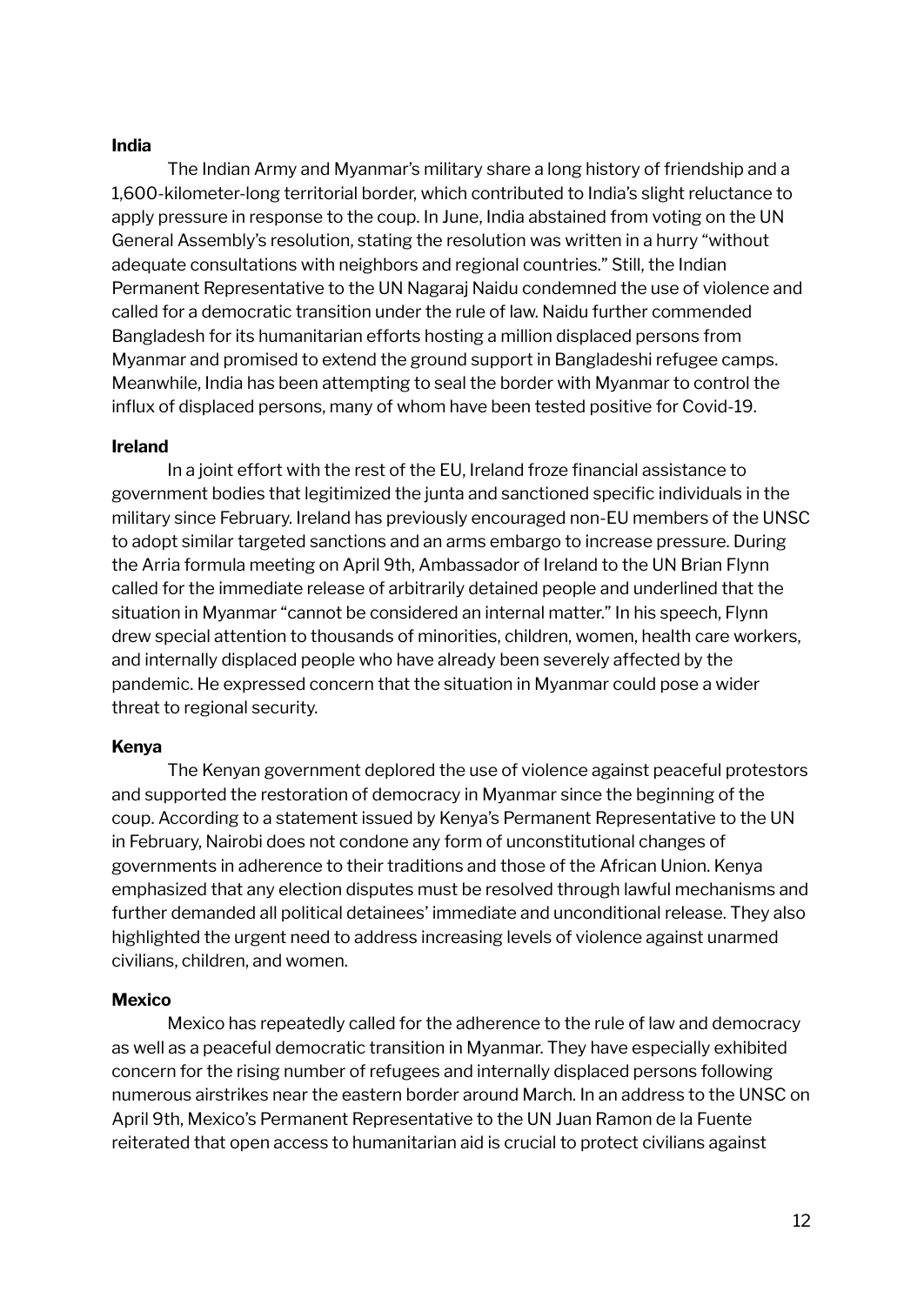human rights violations. De la Fuente accentuated the importance of regional involvement in yielding tangible results.

### **Niger**

Niger experienced a coup attempt on March 31st this year which ultimately failed; nonetheless, they have condemned the use of lethal force against unarmed civilians and demanded the liberation of democratically elected officials. Niger expressed caution during an April UNSC meeting that the situation in Myanmar could have regional implications on the humanitarian front. They also reiterated the need for proper deployment of coronavirus vaccines despite the political turmoil.

### **Norway**

Norway has continuously demanded an immediate return to civilian rule in Myanmar and the release of Burmese President Win Myint and State Counselor Aung San Suu Kyi. In April, Norway's Permanent Representative to the UN Mona Juul stated that sexual and gender-based violence required special attention; for instance, 70% of civil servants dismissed for their active engagement in Myanmar's civil disobedience movement were women. Juul also denounced the military's systematic repression of the press, while requesting the UNSC to consider utilizing targeted sanctions and an arms embargo against the military.

### **Russia**

Russia is one of the few supporters of the junta in Myanmar and described the political unrest as an internal issue to be left uninterrupted by the international community. In April's Arria formula meeting, Russian representative Stanislav Suprunenko accused the meeting of serving as a "reason only to further incite violence, while we should all be interested in the stabilization of Myanmar through national dialogue." Nonetheless, Russia supported the joint statement by the UNSC in March, which voiced "deep concern" for the violence against peaceful protestors.

Similar to China, however, the Burmese government currently in power isn't warmly welcomed by Russia. When Myanmar coup leader Min Aung Hlaing visited Moscow in June, he was referred to as "Myanmar's military chief" instead of the head of state and told there would be no meeting with President Vladimir Putin. After all, the fact that 39% of the Burmese arms imports between 1999 and 2018 came from Russia reveals the Kremlin's financial – and less political – interests in Myanmar.

### **Saint Vincent and the Grenadines**

Isis Gonsalves, the Permanent Mission of Saint Vincent and the Grenadines to the UN, stated in April that "emphasis must be placed on inclusive and constructive dialogue that will focus on restoring peace and stability in Myanmar as well as the protection of civilians." Gonsalves highlighted the necessity of an inclusive and constructive dialogue to restore peace as well as protect civilians. Lastly, Saint Vincent and the Grenadines reaffirmed their commitment to working with the Special Envoy of the Secretary-General and the members of the UNSC to restore the civilian government.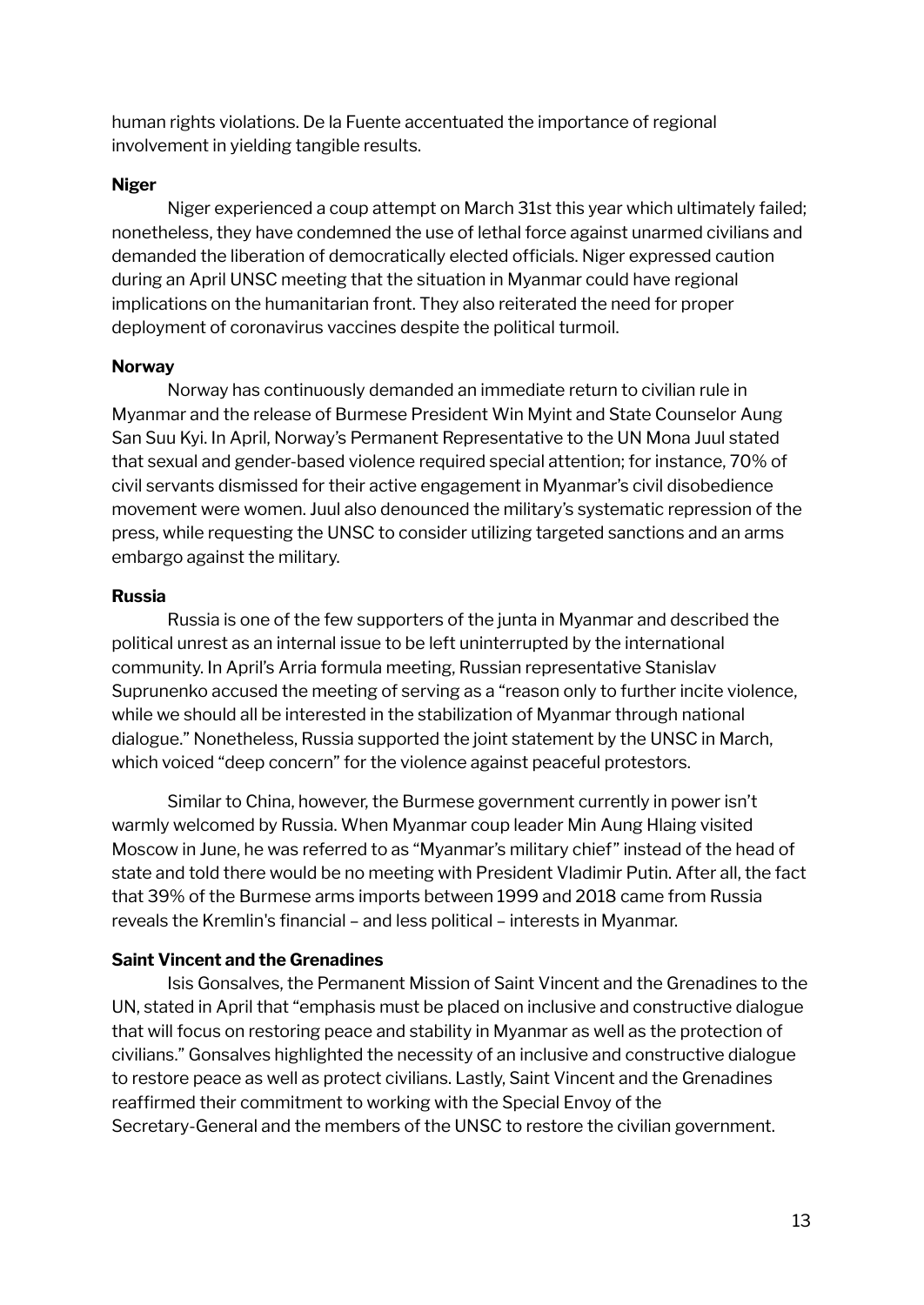### **Tunisia**

In April, Tunisian Permanent Representative to the UN Tarek Ladeb strongly condemned the use of lethal force against peaceful demonstrators, reiterating the "importance of democracy, rule of law, human rights, and fundamental freedoms." Ladeb emphasized that the longstanding rights violations against the Rohingya are further impeding humanitarian access among those in need, as well as called for Myanmar to provide its ethnic minorities with full citizenship and conditions for safe and dignified return from their asylum. Alongside, Tunisia demanded that the violators of international law be held accountable and expressed support for mediation efforts by the UN and ASEAN.

### **United Kingdom**

On April 9th, the United Kingdom hosted a virtual Arria formula meeting in Myanmar where member states of the UNSC and Burmese representatives shared their perspectives on the situation. UK Permanent Representative to the UN Barbara Woodward voiced her endorsement of further coordinated sanctions on Myanmar's military rulers and the restoration of democracy under the leadership of democratically elected MPs. Woodward also reinforced Britain's longstanding position in their foreign policy of recognizing states instead of governments. In May, the United Kingdom imposed new sanctions against the military and related entities with the United States and Canada.

### **United States**

The United States is a staunch supporter of the people of Myanmar and has strictly opposed the coup through sanctions on military individuals and entities as well as export restrictions. More specifically, the United States Agency for International Development (USAID) redirected more than \$40 million of assistance from programs that benefit the Burmese government; instead, they promised continued humanitarian assistance for the conflict-affected populations. Furthermore, an interagency committee was established to ensure that no funds ended up in work that benefits the military. "The assault on Burma's transition to democracy remains an issue of deep bipartisan concern," stated President Joe Biden in February. "The military must relinquish the power it seized and demonstrate respect for the will of the people of Burma […]." Apart from moral and humanitarian interests, it could be said that the Biden administration is seeking to solidify an alliance with Southeast Asian countries amid a diplomatic rivalry with China.

### **Vietnam**

As a member of the Association of Southeast Asian Nations (ASEAN), Vietnam has been hesitant to take sides explicitly. During the Arria formula meeting in April, Vietnam condemned the use of violence against civilians and underlined that saving their lives must be the first priority but did not comment on the legitimacy of the military takeover. Vietnamese Permanent Representative to the UN Dang Dinh Quy said the international community should "create an environment conducive for dialogue and reconciliation while respecting the principle of national independent sovereignty and territorial integrity of Myanmar." While attending the ASEAN meeting on April 30th,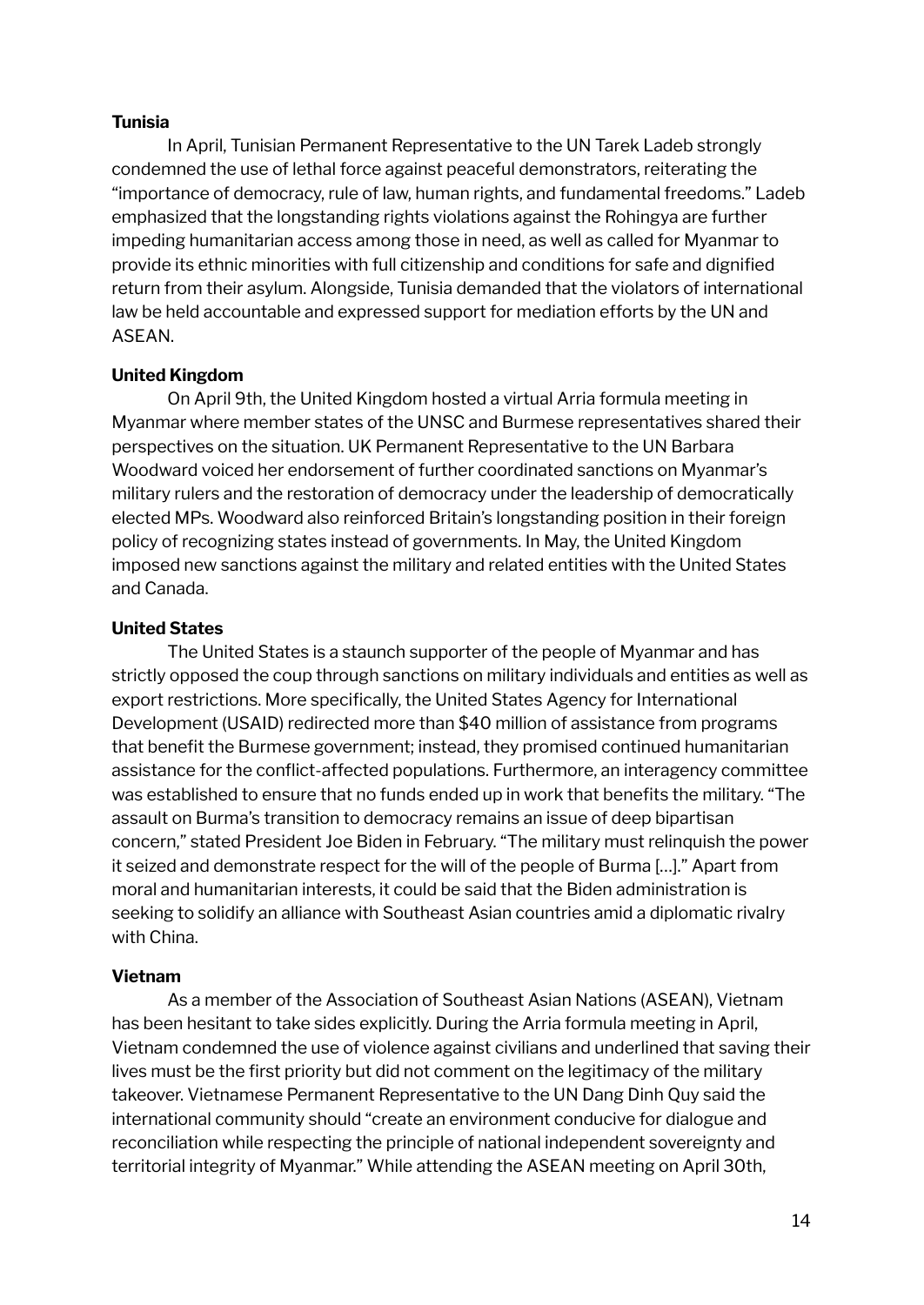Vietnam contributed to the five-point consensus comprising rather vague suggestions on future military action. In June, Vietnam voted for the General Assembly resolution on Myanmar along with 118 other UN member states, which put the ASEAN country apart from Laos, Thailand, and Cambodia who abstained.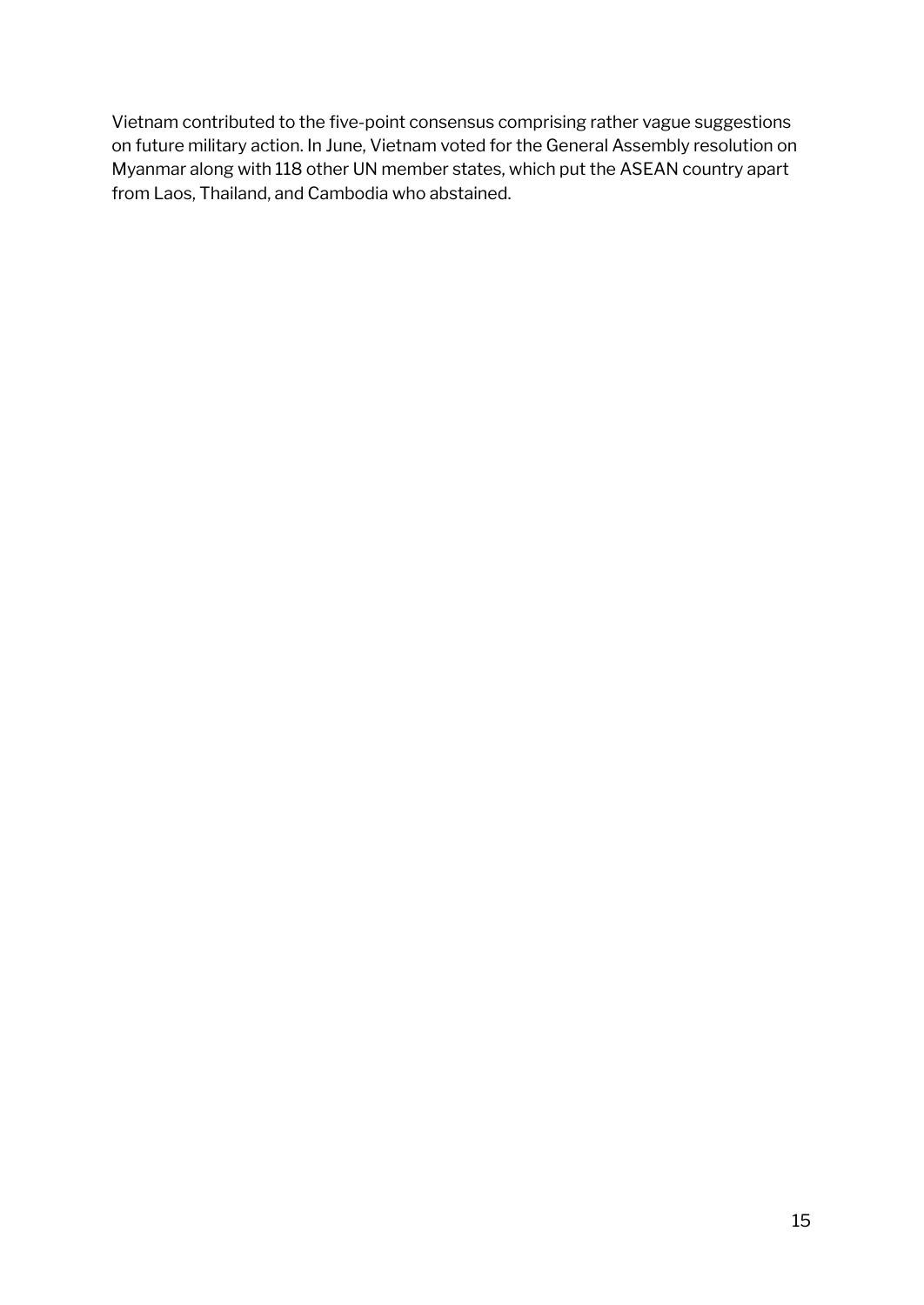## **Possible Solutions**

Notwithstanding the fact that several months have passed since the military's coup on February 1st, meager progress has been made to mitigate the conflict in Myanmar. Much to Myanmar civilians' chagrin, the five-point consensus reached by ASEAN in April was immediately disavowed by the junta. Members of the Security Council should no longer defer to regional actors and organizations while refusing to apply more stringent measures to hold those responsible for rights violations to account. Instead of implying that all parties are responsible for violence or framing the conflict as Myanmar's "internal affairs", the Council must come up with specific enforcement mechanisms and timeframes to break the impasse.

Firstly, the international community can strengthen sanctions against the military and the junta leadership, which shall be targeted on individuals to minimize economic consequences for civilians. While such sanctions have had little influence on the decisions of the military thus far, this may be due to the lack of coordination among states, particularly neighboring regional partners like Vietnam and China. Alongside, a global arms embargo and further financial restrictions could be implemented, such as by cutting access to the military's source of foreign currency income and gas revenues. The Council could discuss the point that certain members of the Council hold a disproportionate capacity to block payments to state-owned enterprises from foreign-financed energy projects, such as those operated by Total and Chevron. Again, these measures should be implemented in such a way that allows for the continued access to gas and electricity in Myanmar.

Secondly, member states must ensure that the grave offenses of the military are properly investigated and punished under the law. This may include expanding the scope of and support for the UN-backed Independent Investigative Mechanism for Myanmar (IIMM), which is in the process of collecting evidence of possible crimes against humanity after the coup. According to Human Rights Watch, alleged crimes against humanity committed since the coup include "murder, enforced disappearance, torture, rape and other sexual violence, severe deprivation of liberty, and other inhumane acts causing great suffering," which are more often practiced on an institutional basis rather than by individuals. Therefore, instead of solely mandating that the IIMM build case files to hold specific individuals accountable, investigation schemes must also take note of the systematic attacks against the civilian population pervasive and embedded in government policy.

Furthermore, the Security Council can refer the situation in Myanmar to the International Criminal Court (ICC), or alternatively, set up an ad hoc criminal tribunal specific to Myanmar; such tribunals, like the ICTY or ICTR, have been rare but generally deemed more efficient in regards to criminal convictions.

Thirdly, some members of the Council may consider the possibility of a fundamental reconstruction of Myanmar's political and legal system. Surely, measures like constitutional reform or the mobilization of domestic political factions are not under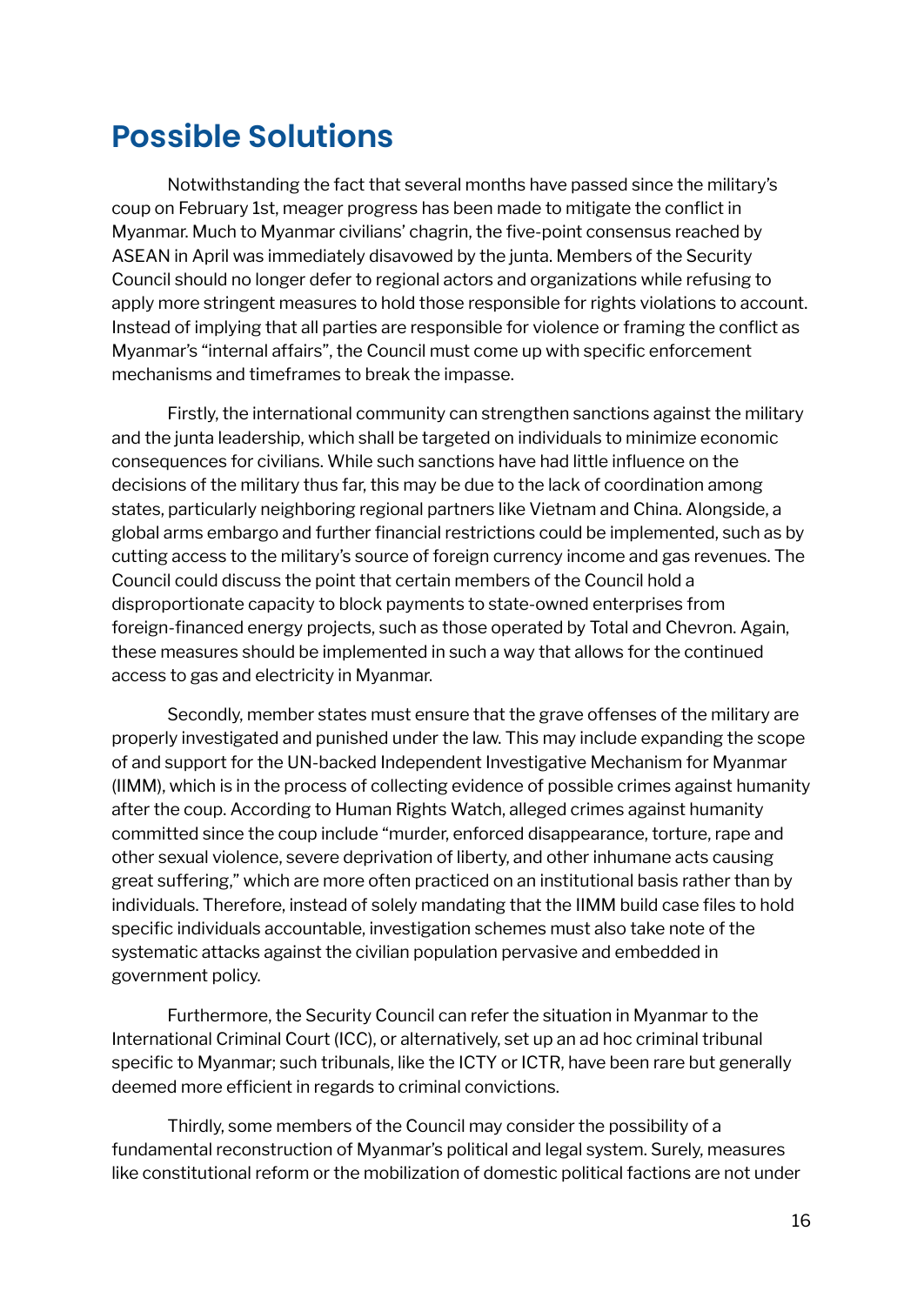the Council's direct authority; nonetheless, it cannot be ignored that such have been the demands of many Myanmar civilians and ethnic minorities. Experts have joined in the public outcry that returning to the precarious pre-coup power will not be an ultimate and sustainable solution to the Myanmar conflict, considering the military's unchecked power and impunity under the previous democratic system. Such movements are already gaining momentum, as evidenced by the establishment of a National Unity Government on April 16 which officially disavowed the 2008 Constitution. The Committee Representing Pyidaungsu Hluttaw (CRPH), consisting of ousted parliamentarians, has also expanded to include street protestors and ethnic groups in support of a new federal charter. The members of the council will need to decide on the extent to which they will recognize voice support for such radical, or potentially destabilizing, changes towards a genuine democracy in Myanmar.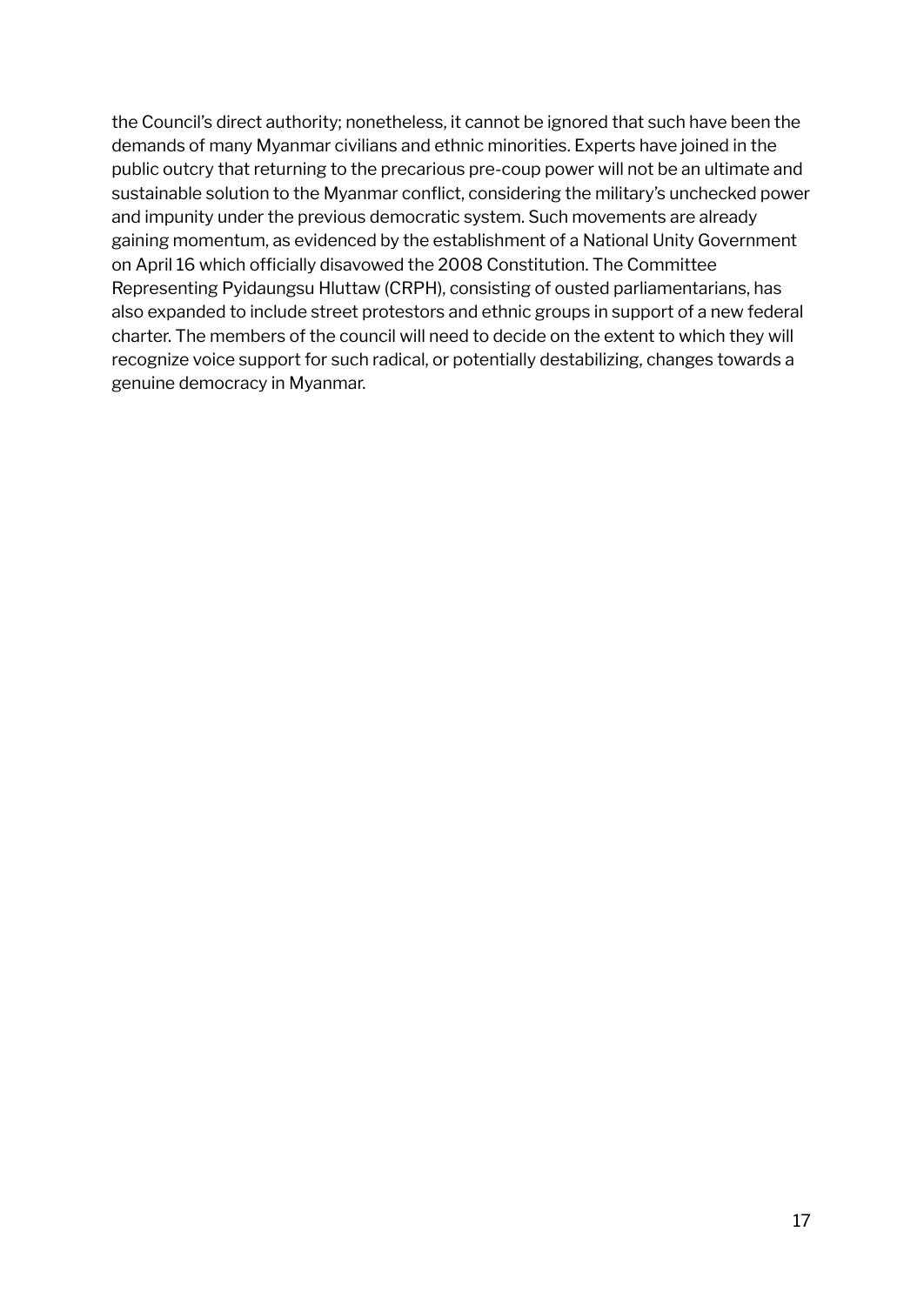# **Questions to Consider**

- 1. How must the Council minimize the unintended consequences of sanctions and financial restraints, targeted toward individuals and organizations in support of the military, on Myanmar civilians?
- 2. Should certain member states strengthen sanctions against the junta leadership to a greater extent than others? Who are the key stakeholders with significant influence on the military's actions?
- 3. In what ways will the Security Council work in cooperation with regional actors such as ASEAN instead of simply demonstrating support for their efforts?
- 4. Is direct military intervention in the conflict region in cases of further violent escalation a feasible or desirable countermeasure by the Council? Is such an intervention necessary at the immediate moment?
- 5. What is the role of energy-related multinational corporations operating in Myanmar or inadvertently financing the junta? How will the governments of member states induce or direct measures to be taken by the private sector?
- 6. Should the Security Council refer the situation in Myanmar to the ICC or set up an ad hoc criminal tribunal? If not, what lawful mechanisms must be employed to bring those responsible for rights abuses to justice?
- 7. To what extent are violence and rights abuses against the civilian population aggravated by systematic apparatus, such as the 2008 Constitution which grants the military impunity?
- 8. What is the attitude of Council members toward the delegitimization of the standing Constitution by the CRPH, protestors, and ethnic minorities? Are such reactions valid, or do they pose a threat to the rule of law?
- 9. How will the Council address the aggravation of discrimination against minority ethnic groups as well as violence against women and children following the coup?
- 10. Have the demands for the release of political prisoners, journalists, and the arbitrarily detained been overshadowed by exacerbating COVID-19 crisis?
- 11. What measures will the Council take to ensure the safety and protection of medical personnel from military attacks and alleviate the pressure from the pandemic?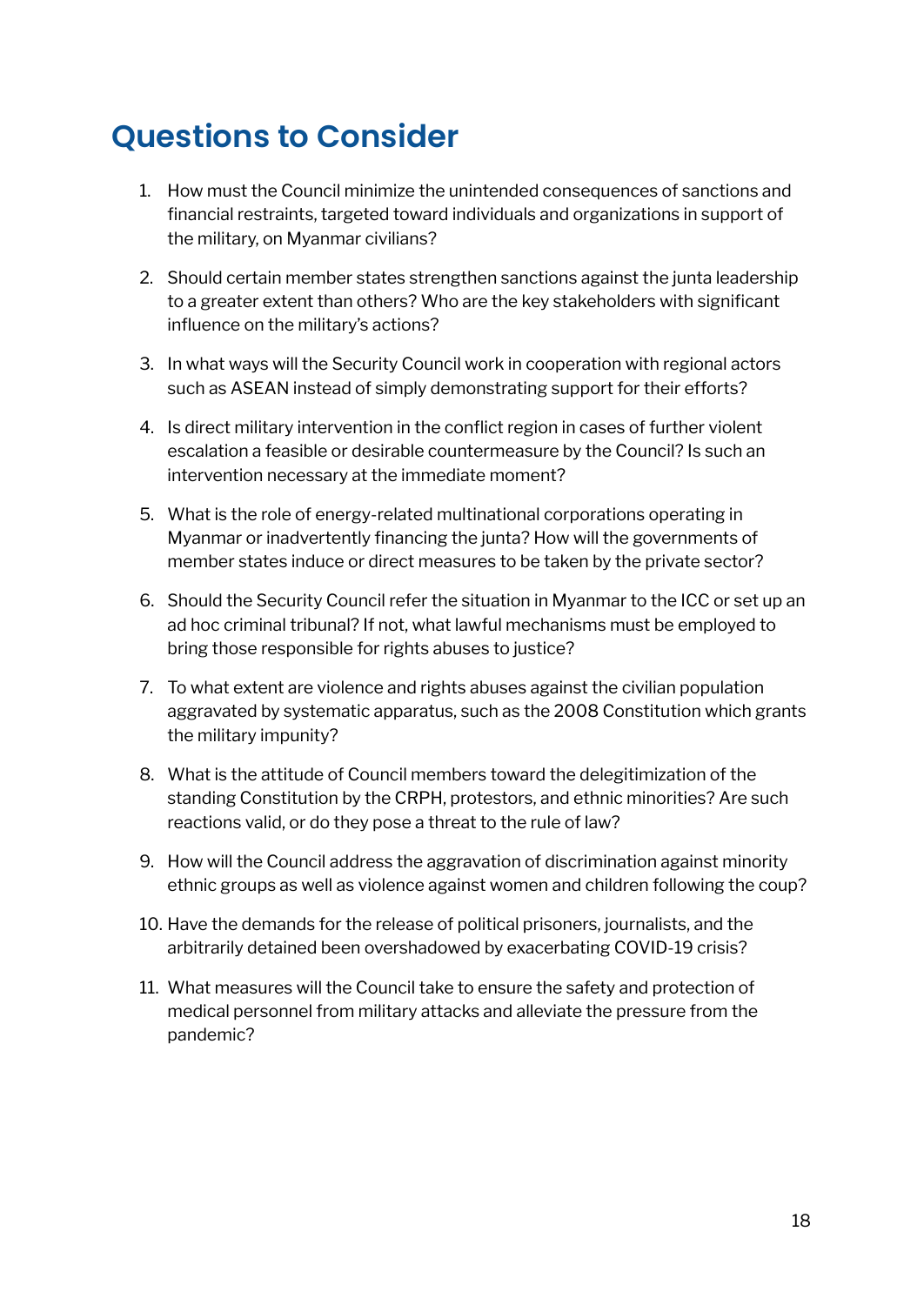# **Bibliography**

- The Editors of Encyclopaedia Britannica. "Self-Determination." Encyclopædia Britannica, Encyclopædia Britannica, Inc., 13 Aug. 2019, www.britannica.com/topic/self-determination.
- Al Jazeera. "US, Canada and UK Impose New Sanctions on Myanmar Military." Europe News | Al Jazeera, Al Jazeera, 17 May 2021, www.aljazeera.com/news/2021/5/17/us-canada-and-uk-impose-new-sanctions-o n-myanmar-military.
- "BGF and Resumption of Conflict " MYANMAR Peace Monitor." Myanmar Peace Monitor, Myanmar Peace Monitor, 27 Apr. 2019, www.mmpeacemonitor.org/conflict-resumption.
- "China Is Not Happy about Myanmar's Coup." The Economist, The Economist Newspaper, 10 July 2021,

www.economist.com/asia/2021/07/10/china-is-not-happy-about-myanmars-cou p.

- "Counterinsurgency." Cambridge Dictionary, Cambridge University Press, 2021, dictionary.cambridge.org/dictionary/english/counterinsurgency.
- "Coup D'état." Merriam-Webster, Merriam-Webster, 2021, www.merriam-webster.com/dictionary/coup%20d%27%C3%A9tat.
- Cuddy, Alice. "Myanmar Coup: What Is Happening and Why?" BBC News, BBC, 1 Apr. 2021, www.bbc.com/news/world-asia-55902070.
- Diaries, Radio. "Timeline: Myanmar's '8/8/88' Uprising." NPR, NPR, 8 Aug. 2013, www.npr.org/2013/08/08/210233784/timeline-myanmars-8-8-88-uprising.

Dutta, Prabhash K. "India Attends Military Parade in Myanmar 2 Months after Coup. Why It's Significant." India Attends Military Parade in Myanmar 2 Months after Coup. Why It's Significant., India Today, 30 Mar. 2021, www.indiatoday.in/news-analysis/story/india-attends-military-parade-myanmarmonths-after-coup-why-significant-1785075-2021-03-30.

- The Editors of Encyclopaedia Britannica. "Aung San." Encyclopædia Britannica, Encyclopædia Britannica, Inc., 15 July 2021, www.britannica.com/biography/Aung-San.
- "Everything You Need to Know about Human Rights in Myanmar." Everything You Need to Know about Human Rights in Myanmar | Amnesty International | Amnesty International, Amnesty International, 2021, www.amnesty.org/en/countries/asia-and-the-pacific/myanmar/report-myanmar/.

Fishbein, Emily. "What Is the MYANMAR Military's 'Four CUTS' STRATEGY?" Conflict News | Al Jazeera, Al Jazeera, 6 July 2021, www.aljazeera.com/news/2021/7/5/what-is-the-myanmar-militarys-four-cuts-str ategy.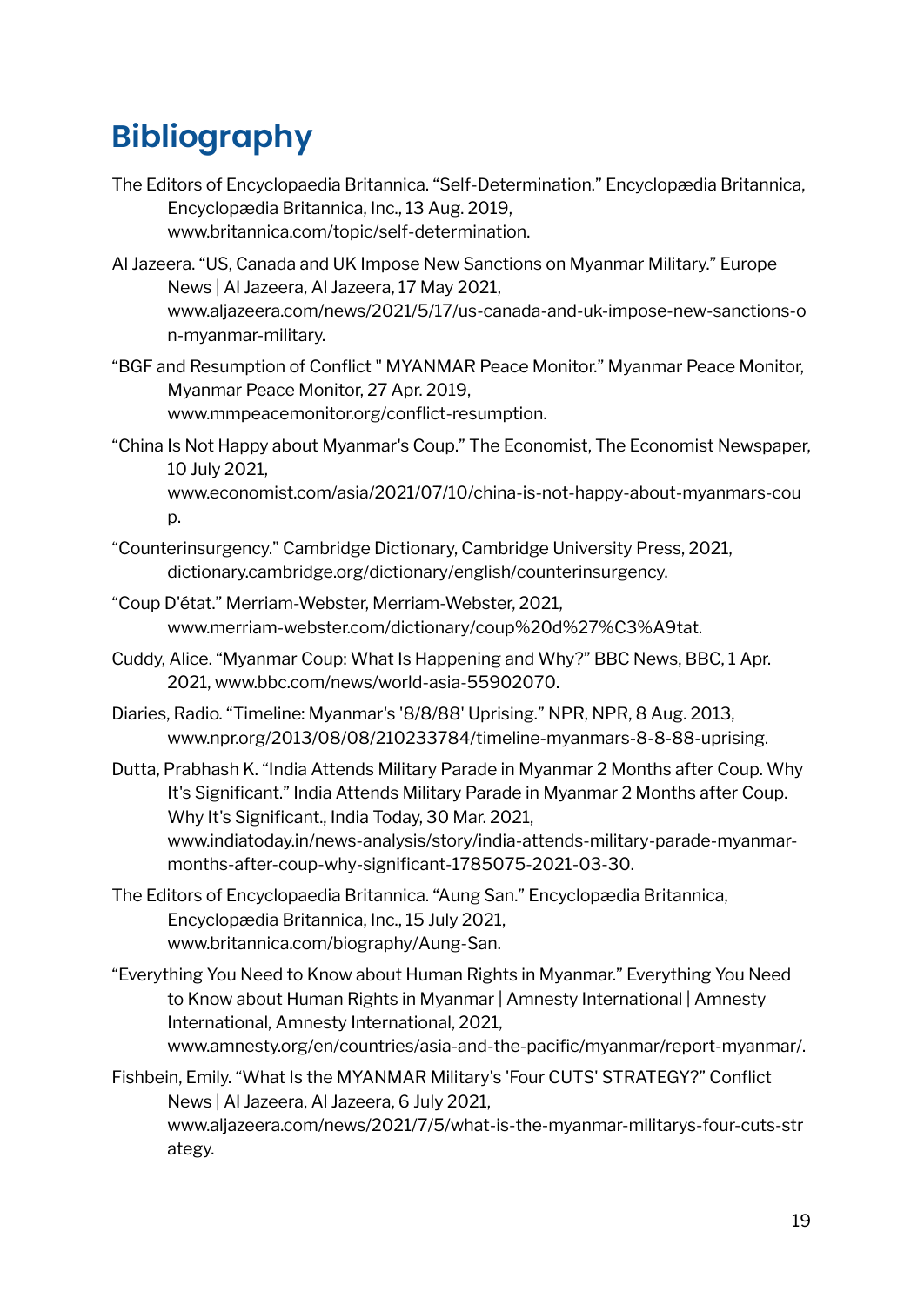- France-Presse, Agence. "French Energy Company Suspends Payments to Myanmar Army." Voice of America, VOA News, 26 May 2021, www.voanews.com/east-asia-pacific/french-energy-company-suspends-paymen ts-myanmar-army.
- Geneva. "Myanmar's Conflict and Crises." The New Humanitarian, The New Humanitarian, 1 Apr. 2021, www.thenewhumanitarian.org/news/2021/2/1/myanmar-military-coup-Suu-Kyi-el ection-fraud-round-up.
- Lukin, Artyom, et al. "Why Russia Is Betting on Myanmar's Military Junta." Why Russia Is Betting on Myanmar's Military Junta, East Asia Forum, 27 Apr. 2021, www.eastasiaforum.org/2021/04/27/why-russia-is-betting-on-myanmars-militar y-junta/.
- Mishra, Rahul. "Commentary: Solution TO Myanmar's Political Crisis Lies beyond Aung San Suu KYI or the Military." CNA, Channelnewsasia, 13 Apr. 2021, www.channelnewsasia.com/news/commentary/myanmar-protest-coup-ethnic-mi nority-rebel-group-suu-kyi-army-14607246.
- "Myanmar Coup: Min Aung Hlaing, the General Who Seized Power." BBC News, BBC, 1 Feb. 2021, www.bbc.com/news/world-asia-55892489.
- "Myanmar Rohingya: What You Need to Know about the Crisis." BBC News, BBC, 23 Jan. 2020, www.bbc.com/news/world-asia-41566561.
- "Myanmar." Today's Latest from Al Jazeera, ALJAZEERA, 1 Aug. 2021, www.aljazeera.com/where/myanmar/.
- "Myanmar: Coup Leads to Crimes against Humanity." Human Rights Watch, Human Rights Watch, 31 July 2021, www.hrw.org/news/2021/07/31/myanmar-coup-leads-crimes-against-humanity.
- Onello, Michelle, and Akila Radhakrishnan. "Reversing the Coup Is No Solution for Myanmar." Reversing the Coup Is No Solution for Myanmar, For The Diplomat, 14 May 2021,

thediplomat.com/2021/05/reversing-the-coup-is-no-solution-for-myanmar/.

- Pletcher, Kenneth. "Aung San Suu Kyi." Encyclopædia Britannica, Encyclopædia Britannica, Inc., 15 June 2021, www.britannica.com/biography/Aung-San-Suu-Kyi.
- Reuters Staff. "Estonian Payment Provider Says No More Links with Myanmar MILITARY-BACKED Company." Reuters, Thomson Reuters, 20 Apr. 2021, www.reuters.com/article/myanmar-politics-estonia-idUSL8N2MD4HG.
- Schlein, Lisa. "Armed Conflict Spreading across Myanmar as Violence Escalates." Voice of America, VOA News, 12 June 2021, www.voanews.com/east-asia-pacific/armed-conflict-spreading-across-myanmarviolence-escalates.
- "The Situation in Myanmar." Norgesportalen, Norwegian Ministry of Foreign Affairs, 3 Mar. 2021,